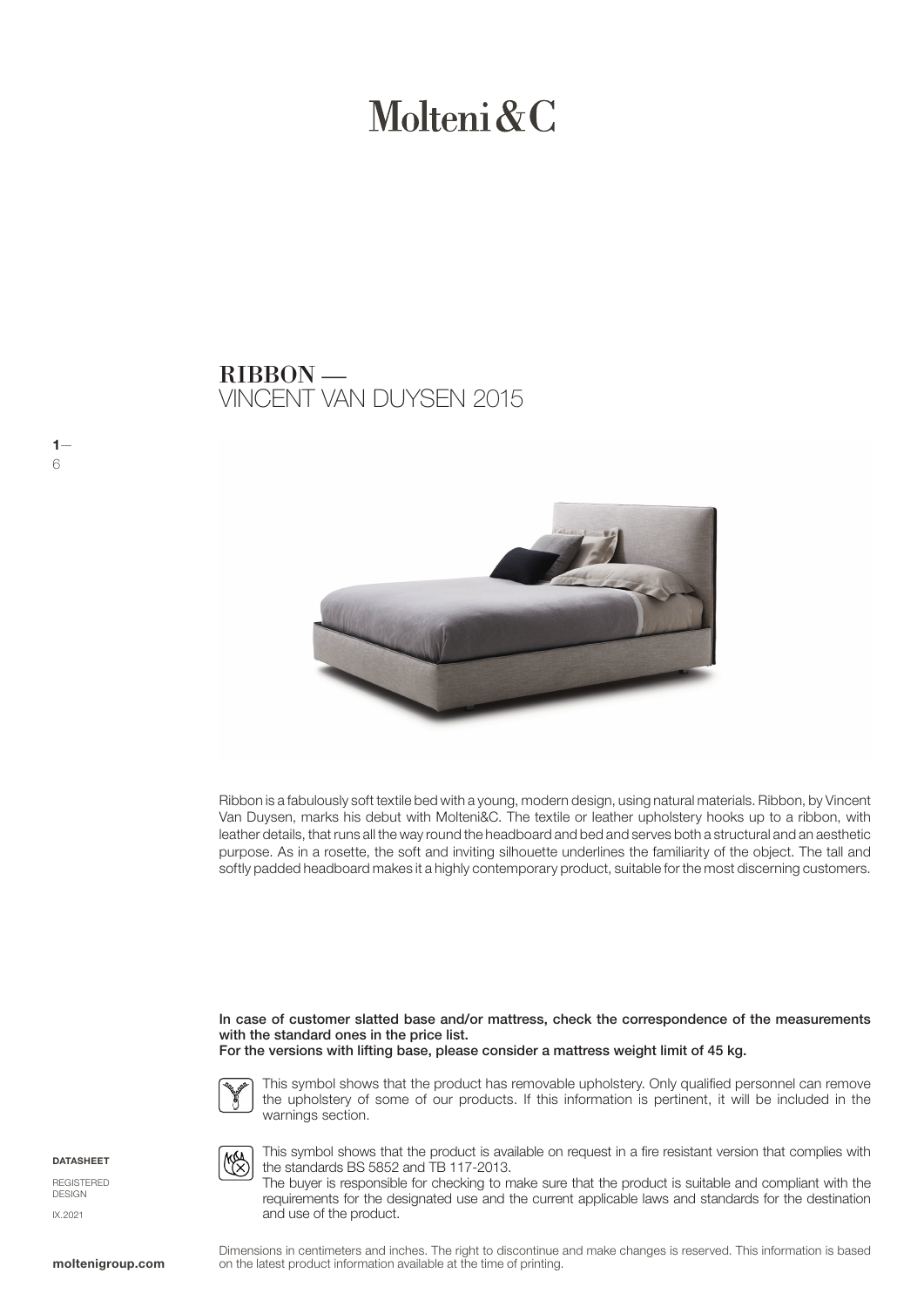| <b>RIBBON-</b><br><b>VINCENT</b><br><b>VAN DUYSEN</b><br>2015 | <b>FINISHES</b><br><b>COVERS</b><br>Fabric and leather covers are difficult to remove.                                                                             |
|---------------------------------------------------------------|--------------------------------------------------------------------------------------------------------------------------------------------------------------------|
|                                                               | <b>TECHNICAL INFORMATION</b>                                                                                                                                       |
|                                                               | <b>HEADBOARD</b><br>Structure in veneer with foam rubber padding in varying densities. Velour cover.                                                               |
| Molteni $\&C$                                                 | BED SURROUND (BED WITH HEADBOARD OR VERSION WITH BED SURROUND ONLY)<br>Structure in solid and multi-layer wood with moulded polyurethane padding and velour cover. |
|                                                               | BASES (FOR BED-BASE STORAGE CONTAINER)<br>Melamine finished chipboard panelling with positioning handles.                                                          |
| $2-$                                                          | FEET<br>Anodised aluminium with floor slides in non-slip plastic.                                                                                                  |
| 6                                                             | REMOVARI E OI ITER COVERS                                                                                                                                          |

REMOVABLE OUTER COVERS (See attached card, specific for each cover).

MATTRESS-BASE SPACER (VERSION WITH FIXED MATTRESS BASE) Plastic.





BED SURROUND







### DATASHEET

REGISTERED DESIGN IX.2021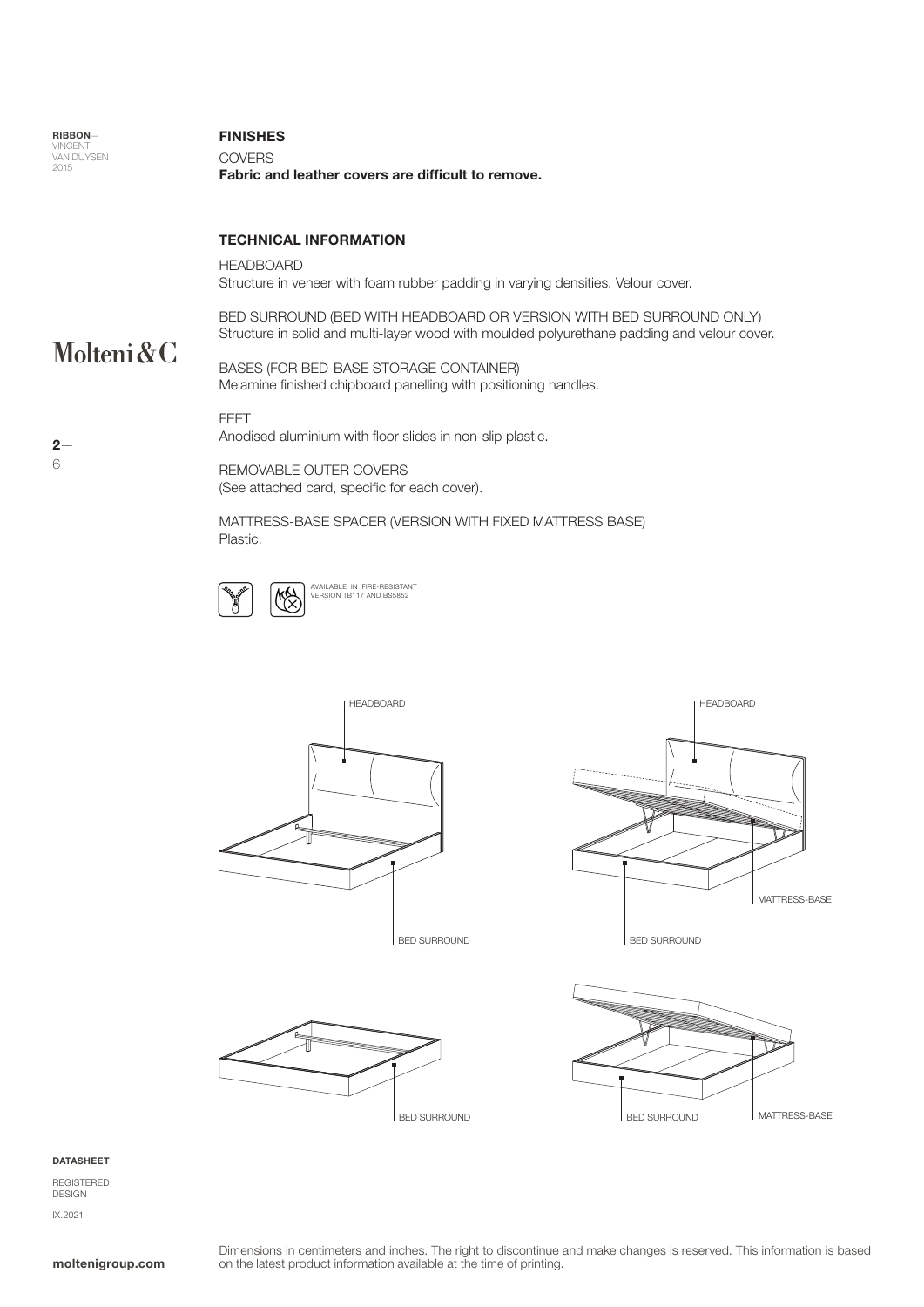

6

### DIMENSIONS

### **Notes**

- ▶ Depth of 210 cm (82 3/4") (inner measurement) is also available on RLE/RSO16 RLE/RSO17 RLE/RSO18 RLE/RSO20.
- ▶ Depth 210 cm (inner measurement) is not available for beds with container under the slatted base.
- With fabric cover the finish of edge is made in leather cat. L extra.
- With leather cover the finish of edge can be monochromatic (same typologie/leather colour) or in leather cat. L extra.



Dimensions in centimeters and inches. The right to discontinue and make changes is reserved. This information is based **moltenigroup.com** on the latest product information available at the time of printing.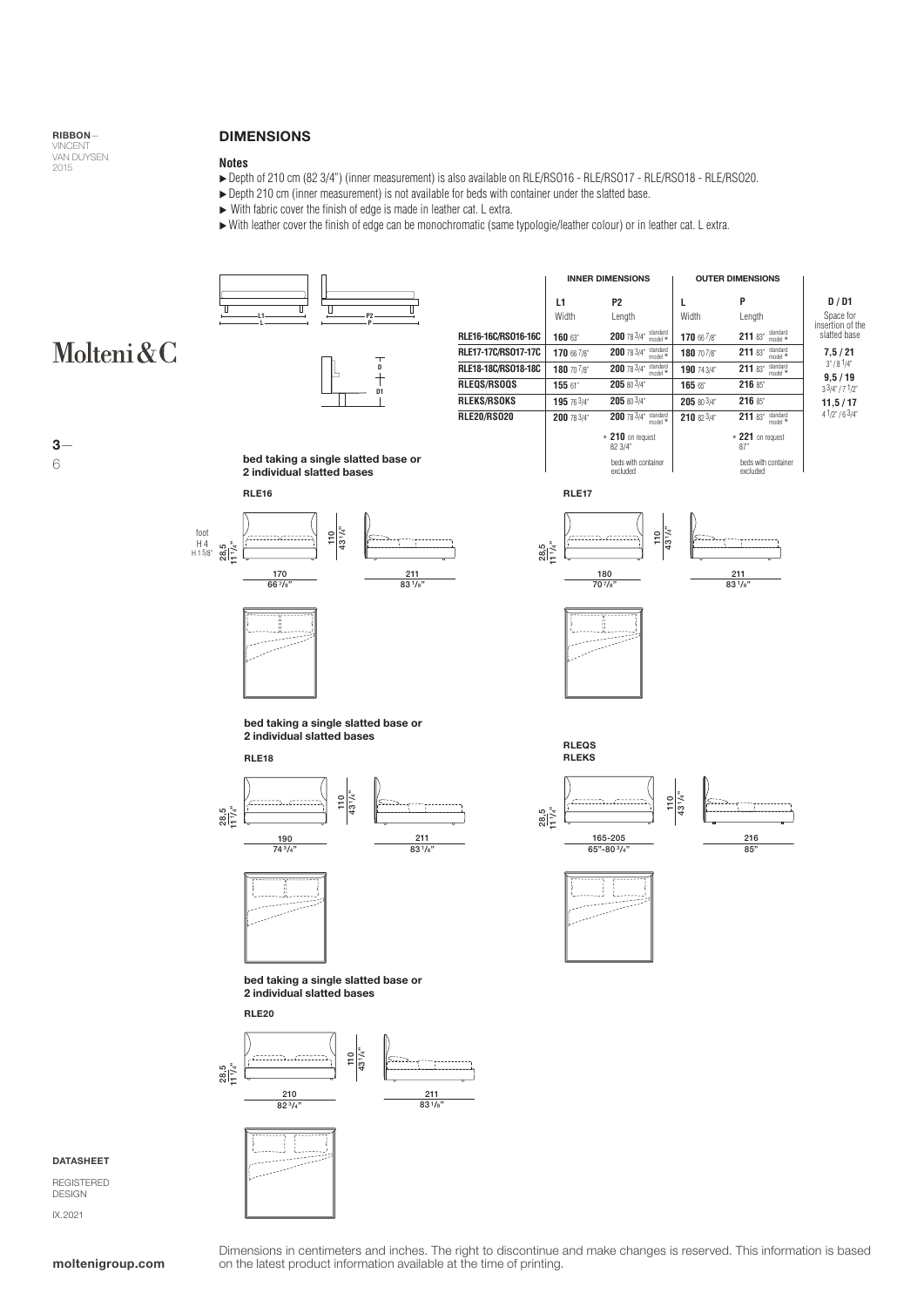### DIMENSIONS

RIBBON— VINCENT<br>VAN DUYSEN<br>2015

## and container under the slatted base



### Molteni&C









4— 6

> double bed with tilting slatted base and container under the slatted base





DATASHEET

REGISTERED DESIGN IX.2021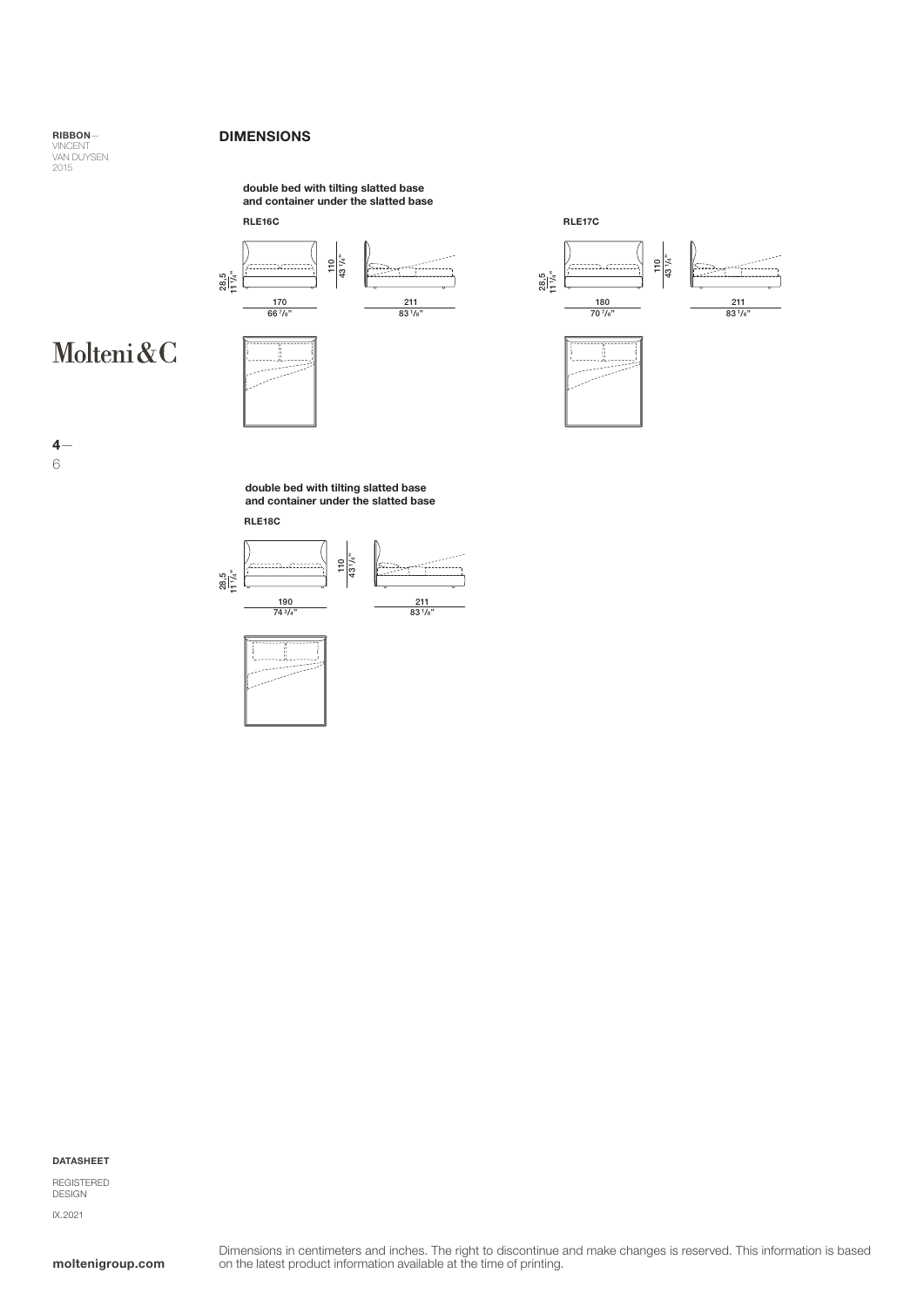### DIMENSIONS

RIBBON— VINCENT<br>VAN DUYSEN<br>2015

> bedframe taking a single slatted base or 2 individual slatted bases











RSO17



..................



# Molteni&C



6

bedframe taking a single slatted base or 2 individual slatted bases

RSO18



| 211         |  |
|-------------|--|
| $83^{1/s"}$ |  |



RSOKS

RSOQS





bedframe taking a single slatted base or 2 individual slatted bases

RSO20





 $\frac{211}{83^{1/s}}$ 

#### DATASHEET

REGISTERED DESIGN IX.2021

### moltenigroup.com